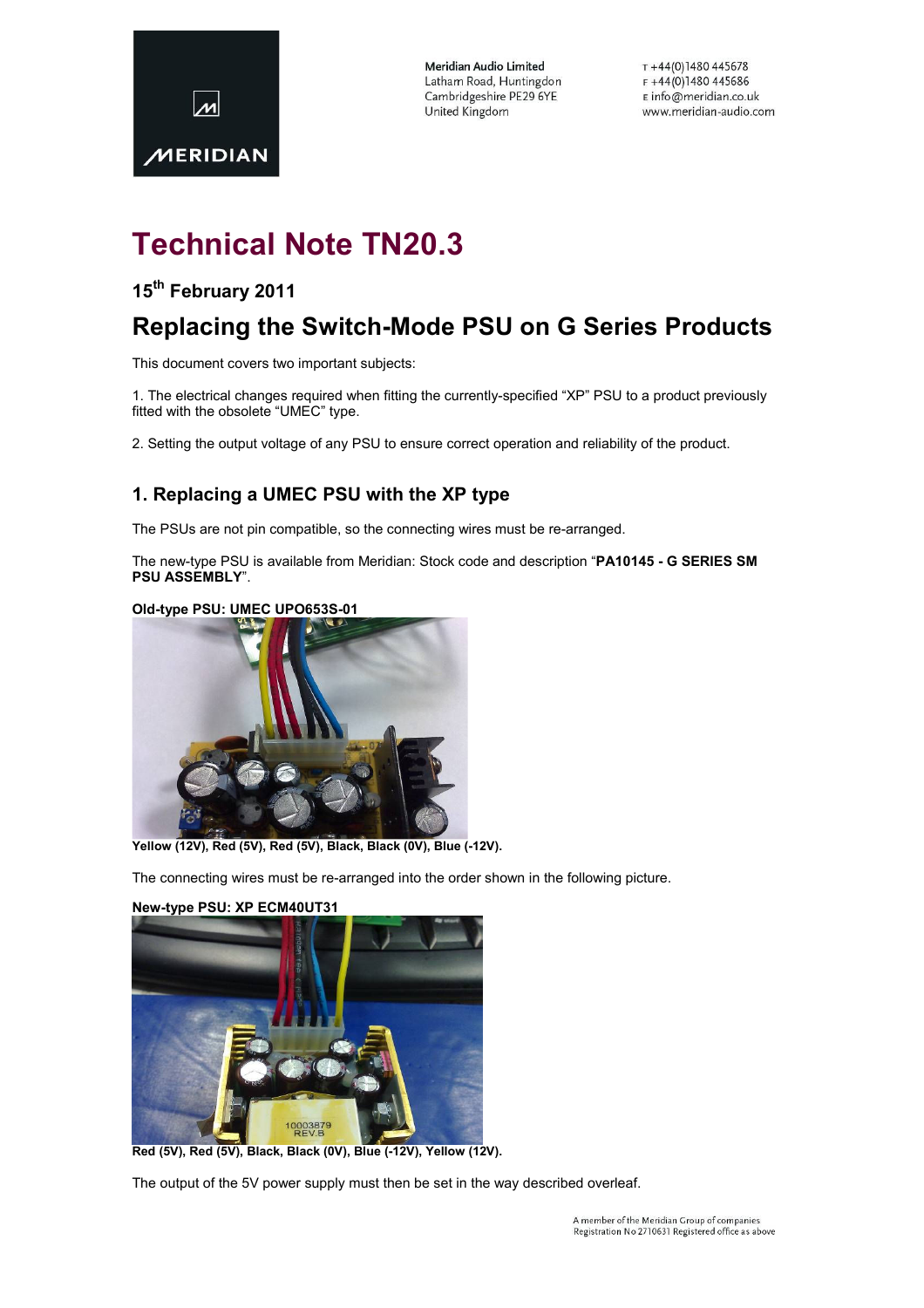

. Page 2/3

## 2. Adjusting the output voltage of the PSU

The output of the G series PSU is factory set at approximately 5 Volts. However, it is important that the voltage measures exactly 5.0V on the PCB carrying the main processor chip. As there is a possibility of a slight drop in voltage over the path of the connection from the PSU to the main processor, the measurement must be made on the relevant board.

On surround controllers, the COM PCB carries the main processor chip. The voltage should be checked on the regulator as shown here:



On DVD players, there have been two versions of the main processor board over the years. However, both versions carry only one regulator. This should be located to carry out the measurement. This is the location of the measurement point on the earlier version of the board: